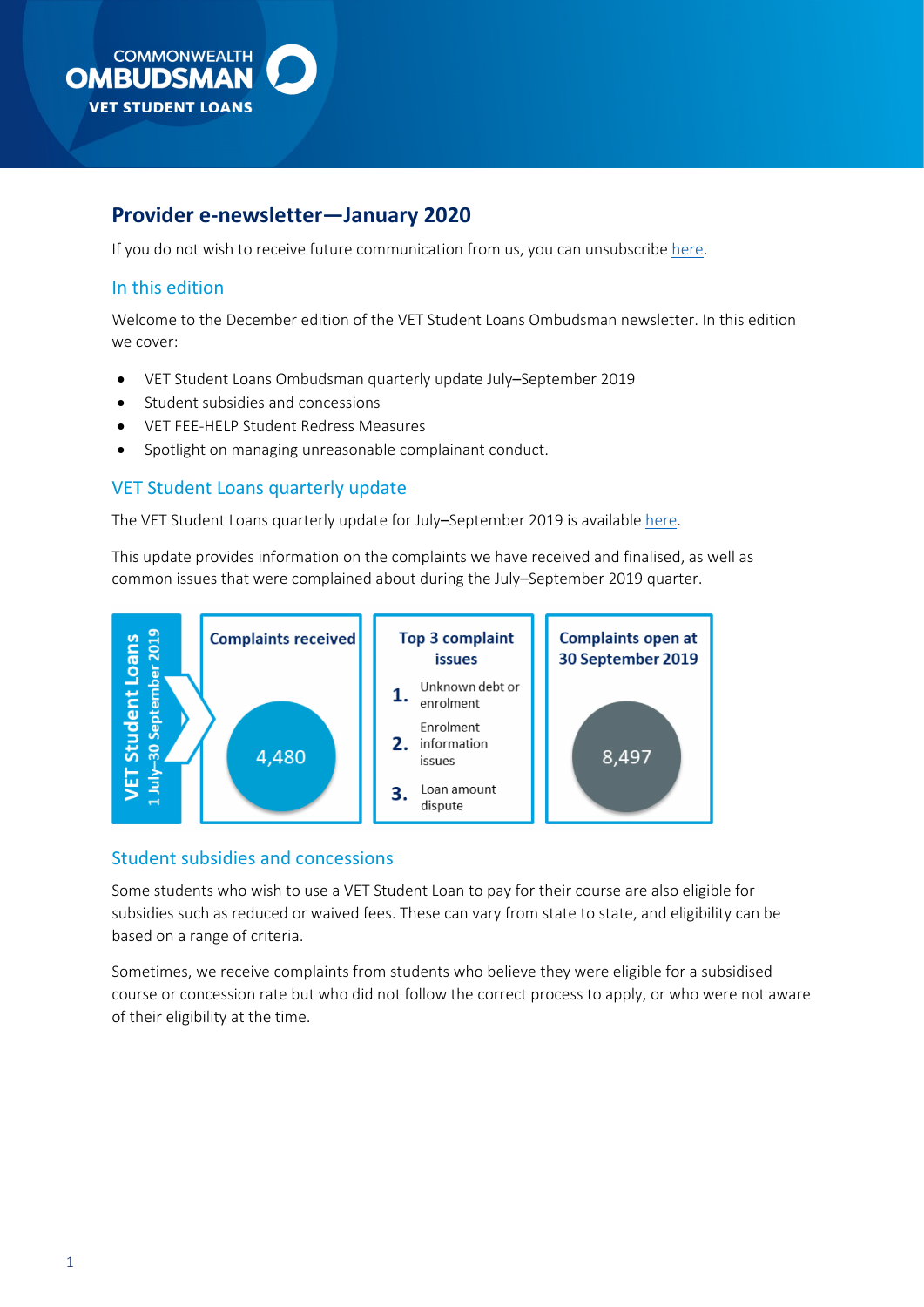This has resulted in situations such as students finding that they had larger VET Student Loan debts than they should have due to:

- the subsidy or concession not being applied
- beginning a course and finding out later that they were eligible for a subsidy or concession, or
- • applying for a subsidy and not being provided with information on how much this will be, how to apply for it, or whether there will still be a gap fee.

 In addition, if an application for a subsidy or concession is declined, the student is then faced with paying the full fee for their course, either up front or as a student loan.

 Criteria for concessions and subsidies vary across Australia. Depending on the state or territory the student chooses to study in, there will be different eligibility requirements for reduced fees on VET courses. Eligibility can depend on whether:

- the student holds a Health Care Card or other concession card
- the course of study is being offered at a reduced rate to increase enrolments
- the course is the student's first course of study following completion of Year 12
- the student has a disability, or is of Aboriginal or Torres Strait Islander origin.

 To avoid complaints about students missing out on subsidies or concessions to which they are entitled, providers should be aware of the subsidies in their state or territory that are available for the courses they offer, and ensure students entitled to these subsidies are supported to apply.

 Loan program and the concessions or subsidies schemes available in the relevant state or territory. Providers should also ensure students are made aware of the differences between the VET Student

# Case Study

 discovered when lodging his tax return. He told us that he had no idea how he had accrued the debt, and was concerned that it would affect his tax return. Luke stated that he was seeking to have the Luke\* came to us to make a complaint about a VET FEE-HELP loan of over \$22,000 that he had debt removed.

 We investigated the complaint and found that Luke had previously been enrolled in a dual diploma out the actual course fees, Luke told us that he immediately withdrew from the course. The provider their policies was not eligible for a refund. course through an education broker, but had been told that it would not cost anything. Upon finding confirmed this was the case, but said that Luke had withdrawn after the census date, and according to

 that rendered it invalid. For example, the name of the broker was recorded in place of the name of the education provider, and the course number was not identified. As the CAF was the basis upon which Luke's debt had been created, the debt was found to be invalid. We advised the provider of this and they agreed to re-credit the full amount of Luke's VET FEE-HELP debt. Our investigation identified some discrepancies with Luke's Commonwealth Assistance Form, or CAF,

\*Identifying information changed for privacy purposes.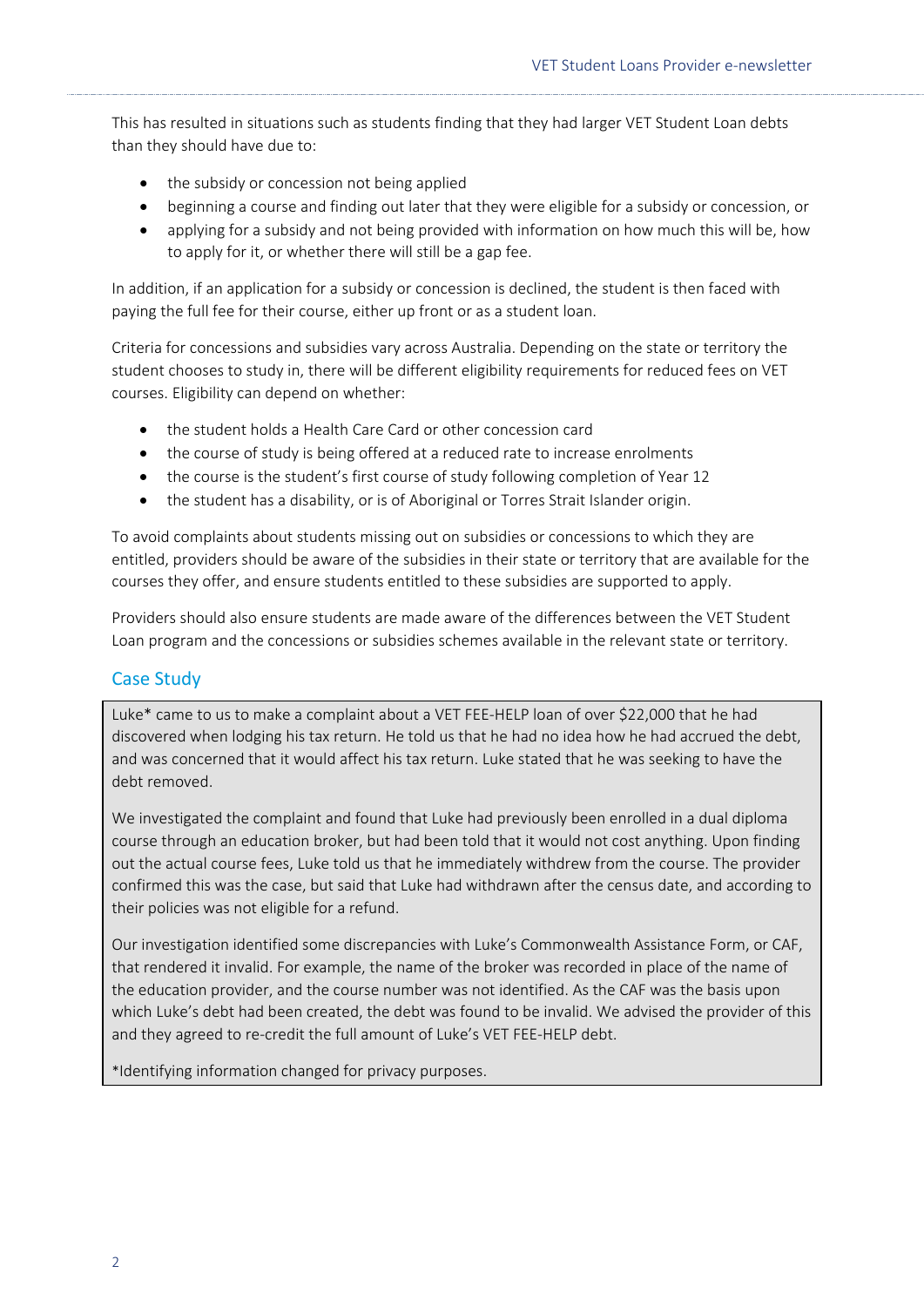# VET FEE-HELP Student Redress Measures

 On 1 January 2019, the VET FEE-HELP Student Redress Measures came into effect. The measures provide a remedy for students who, due to the inappropriate conduct of their VET provider, incurred debts under the VET FEE-HELP scheme.

 recommendations to the Department of Employment, Skills, Small and Family Business (the Under the redress measures, we assess complaints and decide whether we will make department) to remove individual VET FEE-HELP debts.

As at 5 November 2019, the Office had recommended the removal of VET FEE-HELP debts for 2,429 complaints, comprising 16,206 units of study. The total value of this debt was \$43.9 million, including \$36.6 million in tuition fees and \$7.3 million in loan fees.

 If you have any questions about this process, you can email us at <mailto:VET.StudentLoans@ombudsman.gov.au>

# Spotlight on managing unreasonable complainant conduct

 Most complaints are resolved with respectful communication between all parties, but in a small number of cases complainants can exhibit unreasonable behaviour. This can include a range of characteristics including:

- excessive volume of calls or correspondence
- lack of cooperation
- disrespectful language including swearing and shouting
- rude or aggressive conduct
- unrealistic demands
- in extreme cases, physical violence.



 however there are strategies that can be used to address these behaviours and These characteristics can be stressful for those dealing with the complainant, still resolve the complaint.



 behaviour that is unreasonable, not the complainant themselves. Their putting them at a disadvantage, or that there is bias involved. It is critical to continue to treat the complaint impartially and on the evidence, It is important to keep in mind in these cases that it is the complainant's behaviour may be a response to their strong feelings about their case, such as feeling dismissed or not taken seriously, that the process is regardless of the complainant's behaviour or conduct during the process.